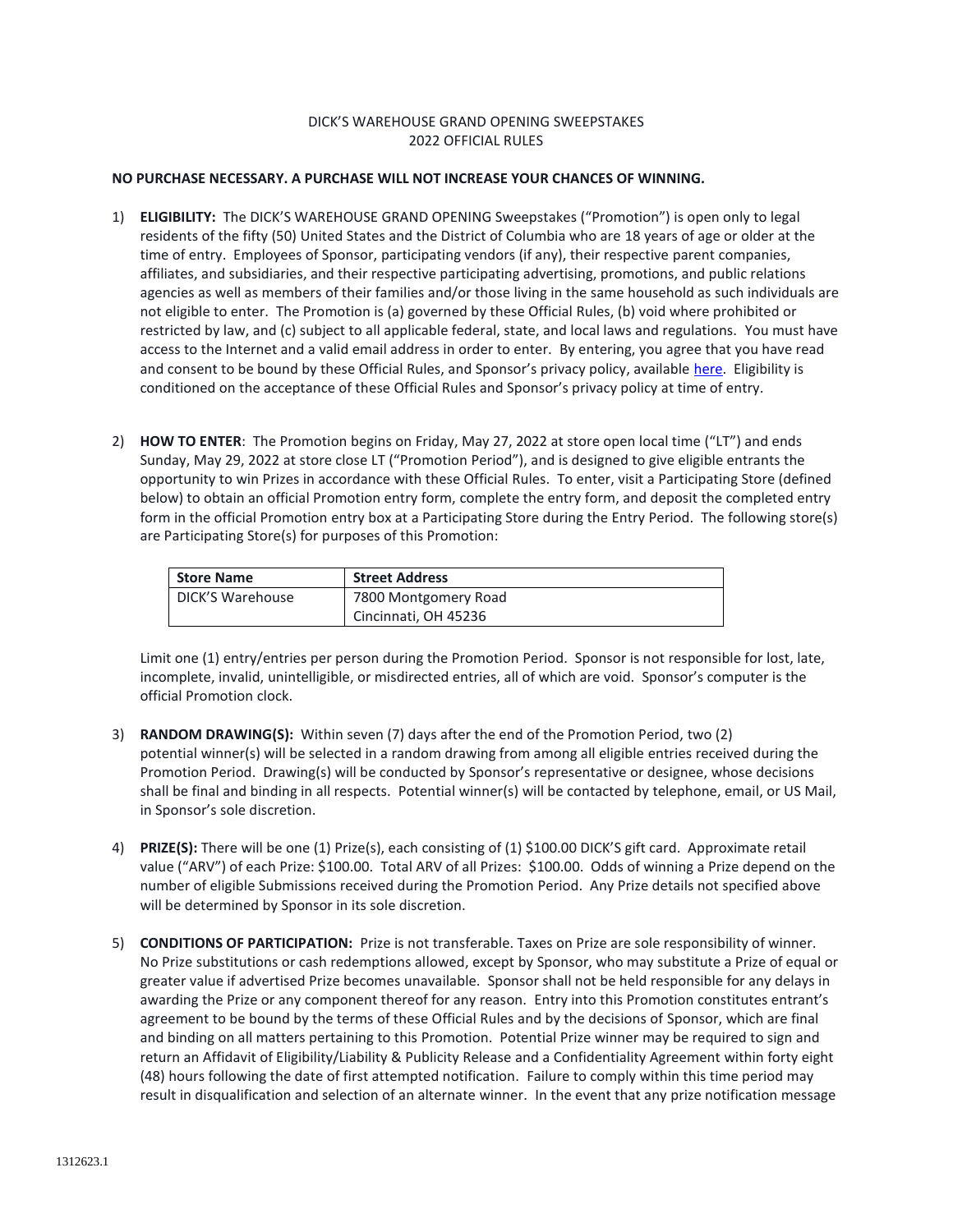is returned as undeliverable or if no response to the prize notification message is received within the time period stated or if the potential winner is found ineligible or does not comply with these Official Rules, the Prize may, in the Sponsor's sole and absolute discretion, be forfeited and awarded to an alternate winner selected at random from among remaining eligible Submissions. If Sponsor is unable to confirm a winner after three (3) good faith attempts, the Prize may not be awarded. If the confirmed winner forfeits the Prize for any reason after confirmation, no alternate winner will be selected. In no event will more than one Prize(s) be awarded. If, for any reason, more than one (1) prize notification is sent (or more than one (1) claim is received), Sponsor reserves the right to award the prize through a random drawing from among all eligible prize claims received. Failure by the Sponsor to enforce any provision of these Official Rules shall not constitute a waiver of that provision.

- 6) **RELEASE**: By participating in the Promotion, winner agrees to release Sponsor, participating vendors (if any), and each of their respective parent companies, subsidiaries, affiliates, related companies and advertising, promotion and public relations agencies, and each of their respective officers, directors, employees and agents ("Released Parties") from any and all liability, loss or damage of any kind arising out of or in connection with their participation in this Promotion or with respect to awarding, receipt, possession, use and/or misuse of any Prize. The Released Parties not responsible for any typographical or other error in the printing of the offer, administration of the Promotion, or in the announcement of the prize. An entrant may be prohibited from participating in this Promotion if, in Sponsor's sole discretion, it reasonably believes that the entrant has attempted to undermine the legitimate operation of this Promotion by cheating, deception, or other unfair playing practices or annoys, abuses, threatens or harasses any other entrants, Released Parties, or associated agencies or entities.
- 7) **DISPUTES**: Except where prohibited, entrant agrees that any and all disputes, claims and causes of action arising out of, or connected with, the Promotion or any Prize awarded shall be resolved individually, without resort to any form of class action, and exclusively by the appropriate court located in the Commonwealth of Pennsylvania. All issues and questions concerning the construction, validity, interpretation, and enforceability of these Official Rules, entrant's rights and obligations, or the rights and obligations of the Sponsor in connection with the Promotion, shall be governed by, and construed in accordance with, the laws of the Commonwealth of Pennsylvania, without giving effect to any choice of law or conflict of law or conflict of law rules (whether of the Commonwealth of Pennsylvania or any other jurisdiction), which would cause the application of the laws of any jurisdiction other than the Commonwealth of Pennsylvania.
- 8) **ELIMINATION**: Any false information provided within the context of the Promotion by any entrant concerning identity, postal address, telephone number, ownership of right or noncompliance with these Official Rules or the like may result in the immediate elimination of the entrant from the Promotion.
- **9) WAIVER**: Entrants hereby waive all rights to: (i) claim punitive, exemplary, special, incidental, indirect and consequential damages and any other damages (whether due to negligence or otherwise), other than for actual out-of-pocket costs; and (ii) have damages multiplied or otherwise increased.
- 10) **LIMIT OF LIABILITY:** If, for any reason, the Promotion is not capable of running as planned, including infection by computer virus, bugs, tampering, unauthorized intervention, fraud, technical failures, act of God, or any other causes which corrupt or otherwise affect the administration, security, fairness, integrity, or proper conduct of this Promotion, Sponsor reserves the right at its sole discretion to cancel, terminate, modify or suspend the Promotion or any portion thereof at any time, and for any reason without further obligation or advance notice. Sponsor reserves the right, but does not have any obligation, to select winners from eligible entries received as of the termination date. Sponsor further reserves the right to disqualify any individual who tampers with the entry process or the operation of the Promotion or acts in violation of these Official Rules or in an unsportsmanlike or disruptive manner.